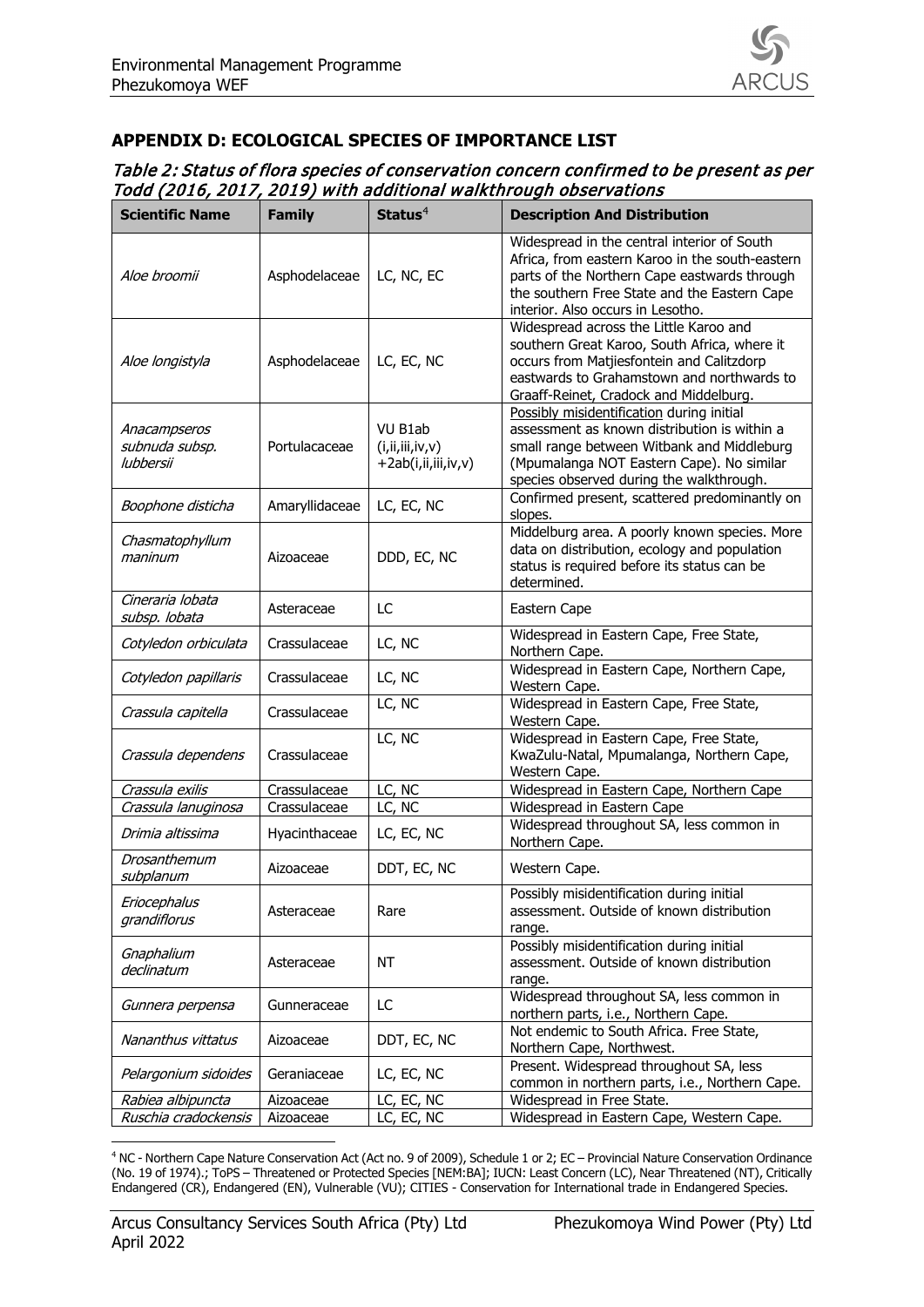

| <b>Scientific Name</b>     | <b>Family</b> | Status $4$ | <b>Description And Distribution</b>                                                                                                                                                   |
|----------------------------|---------------|------------|---------------------------------------------------------------------------------------------------------------------------------------------------------------------------------------|
| Ruschia indurata           | Aizoaceae     | LC, EC, NC | Widespread in Eastern Cape, Free State,<br>Northern Cape, Western Cape.                                                                                                               |
| Ruschia putterillii        | Aizoaceae     | LC, EC, NC | Widespread in Eastern Cape, Free State.                                                                                                                                               |
| Stomatium spp.             | Aizoaceae     | LC, EC, WC | Present on rocky pavements. Several species<br>of Stomatium in the vicinity with localised<br>distributions. None flowering at time of<br>walkthrough, but possibly multiple species. |
| Thesium glomeratum         | Santalaceae   | <b>DDT</b> | Eastern Cape, Western Cape.                                                                                                                                                           |
| Trichodiadema<br>rogersiae | Aizoaceae     | LC, EC, NC | Widespread in Eastern Cape.                                                                                                                                                           |
| Rabiea albipuncta          | Aizoaceae     | LC, EC, NC | Widespread in Free State.                                                                                                                                                             |
| Ruschia cradockensis       | Aizoaceae     | LC, EC, NC | Widespread in Eastern Cape, Western Cape.                                                                                                                                             |
| Ruschia indurata           | Aizoaceae     | LC, EC, NC | Widespread in Eastern Cape, Free State,<br>Northern Cape, Western Cape.                                                                                                               |
| Ruschia putterillii        | Aizoaceae     | LC, EC, NC | Widespread in Eastern Cape, Free State.                                                                                                                                               |
| Stomatium spp.             | Aizoaceae     | LC, EC, WC | Present on rocky pavements. Several species<br>of Stomatium in the vicinity with localised<br>distributions. None flowering at time of<br>walkthrough, but possibly multiple species. |
| Thesium glomeratum         | Santalaceae   | <b>DDT</b> | Eastern Cape, Western Cape.                                                                                                                                                           |
| Trichodiadema<br>rogersiae | Aizoaceae     | LC, EC, NC | Widespread in Eastern Cape.                                                                                                                                                           |

## Table 3: Listed fauna species of conservation concern confirmed to be present as per Todd (2016, 2017, 2019).

| <b>Scientific Name</b>                                               | <b>Family</b> | Status <sup>5</sup> | <b>Occurrence/Comment</b>                                                                                                                                                                                               |  |
|----------------------------------------------------------------------|---------------|---------------------|-------------------------------------------------------------------------------------------------------------------------------------------------------------------------------------------------------------------------|--|
| <b>MAMMALS</b>                                                       |               |                     |                                                                                                                                                                                                                         |  |
| Mystromys albicaudatus<br>African White-tailed Rat)                  | Nesomyidae    | VU                  | Variable vegetation, but live in cracks or<br>burrows in the soil. Medium-Low Risk.                                                                                                                                     |  |
| Felis nigripes<br>(Black-footed cat)                                 | Carnivora     | VU                  | Associated with arid country with MAR<br>100-500 mm, particularly areas with open<br>habitat that provides some cover in the<br>form of tall stands of grass or scrub. May<br>a be transient species, but not recorded. |  |
| <b>REPTILES</b>                                                      |               |                     |                                                                                                                                                                                                                         |  |
| Psammobates tentorius<br>tentorius<br>(Karoo Tent Tortoise)          | Testudinidae  | NT                  | Tortoises are highly susceptible to<br>collisions with motor vehicles and trucks<br>on new roads. Found throughout the<br>project area but observed to be more<br>common in lowland areas.                              |  |
| Psammobates tentorius<br>veroxii<br>(Bushmanland Tent<br>Tortoise)   | Testudinidae  | NT                  | Tortoises are highly susceptible to<br>collisions with motor vehicles and trucks<br>on new roads. Found throughout the<br>project area but observed to be more<br>common in lowland areas.                              |  |
| Homopus femoralis<br>(Greater Padloper)                              | Testudinidae  | LC                  | Found throughout the project area but<br>observed to be more common in lowland<br>areas.                                                                                                                                |  |
| Stigmochelys pardalis<br>(Leopard Tortoise)                          | Testudinidae  | LC                  | Found throughout the project area.                                                                                                                                                                                      |  |
| Chersobius boulengeri<br>(Karoo padloper or<br>Karoo Dwarf Tortoise) | Testudinidae  | <b>FN</b>           | Not recorded in original assessment but<br>possibly present.                                                                                                                                                            |  |

<span id="page-1-0"></span><sup>-</sup><sup>5</sup> NC - Northern Cape Nature Conservation Act (Act no. 9 of 2009), Schedule 1 or 2; EC – Provincial Nature Conservation Ordinance (No. 19 of 1974).; ToPS – Threatened or Protected Species [NEM:BA]; IUCN: Least Concern (LC), Near Threatened (NT), Critically Endangered (CR), Endangered (EN), Vulnerable (VU); CITIES - Conservation for International trade in Endangered Species